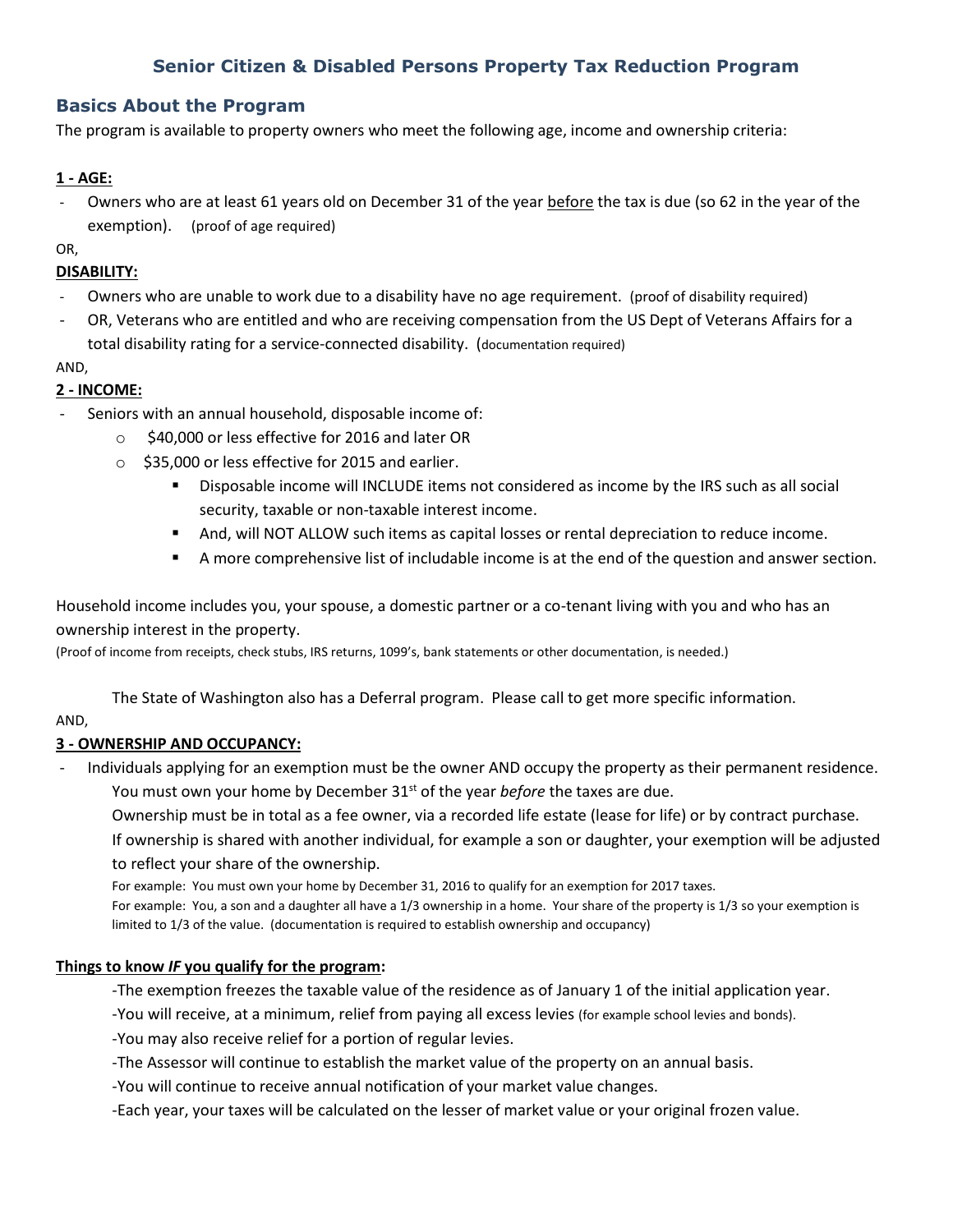# **Categories of tax relief – effective 2016 and later:**

Level 2 or P exemption: \$30,001 to \$35,000 Exempt from excess levies, plus

Level 3 or F exemption: \$0 to \$30,000 Exempt from excess levies, plus

**LEVEL OF EXEMPTION AMOUNT OF TAX RELIEF**

Level 1 or S exemption: \$35,001 to \$40,000 Exempt from excess levies (voter approved)

a reduction of the assessed value of 35% or \$50,000, whichever is greater. But not exceeding \$70,000.

A reduction of the assessed value of 60% or \$60,000, whichever is greater.

# **FREQUENTLY ASKED QUESTIONS or WHAT IF?**

# **Why does the AGI (adjusted gross income) line on my IRS return indicate that I am below \$40,000 yet I am still denied the exemption?**

Federal tax law is **NOT** the same as the laws governing the state's Property tax relief program. While we use the IRS return as a starting point, we do consider other sources of income that Federal law may not consider taxable.

#### Two examples of differences in the IRS and State laws are:

-By Federal IRS laws, social security may be excluded from your taxable income, it may be partially taxable or it may be fully taxable.

For the property tax exemption program, we consider the social security amount you actually receive via check or direct deposit as income. This amount will be used in the income calculation, along with other information on your tax return, when we calculate disposable income.

-Federal IRS law allows a deduction for capital losses. This can reduce your taxable capital gains. For the property tax exemption program, we do NOT allow any deduction of any capital losses.

We will add the capital gains without any loss deduction.

Both of these items could bring you over the \$40,000 income limit for the property tax exemption program even if the AGI on your tax return is below \$40,000.

#### **Why do you want my IRS return?**

Federal tax laws and the property tax relief laws are different. However, we use the IRS return as a starting point to calculate and verify your income and to determine your exemption level.

# **What if I do not file an IRS return?**

We will still need verification of your income sources.

We will request information such as bank deposits, 1099s, reverse mortgage information, social security statements or other year end statements that provide information on how you pay your daily, monthly and yearly expenses.

#### **Will I need to reapply if I have already been approved for the exemption?**

You will be required to reapply at least once every 4 years and provide all new documentation. We will send a renewal application when it is time for you to reapply.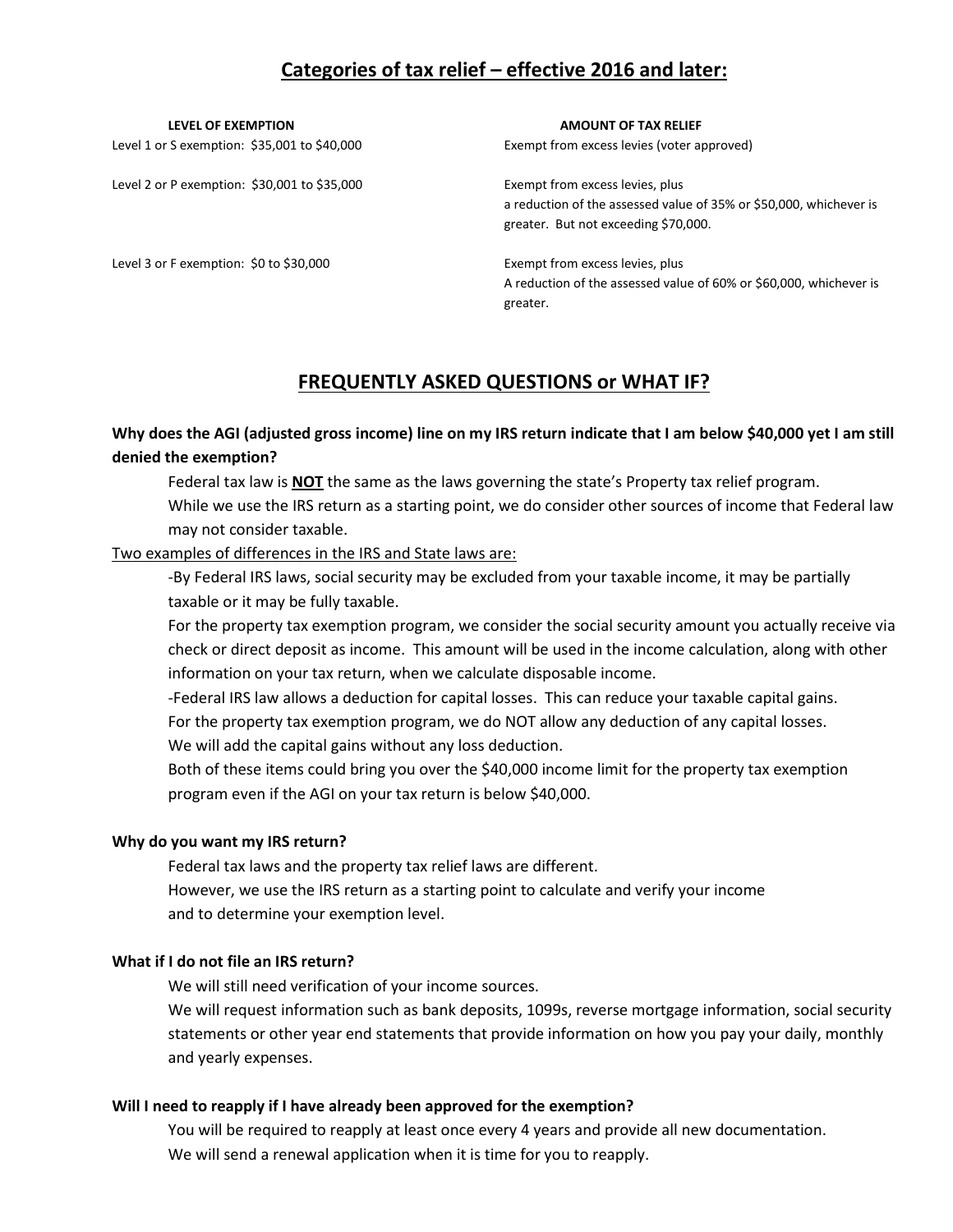#### **What happens if I fail to respond to a renewal request?**

If you fail to return your renewal form and the necessary documents, you will be removed from the program and you will begin paying the full tax amount based on your current market value.

#### **What if I fail to send in my documents with my renewal request?**

We will send you a letter requesting the missing information. You will have 30 days to respond. If we still do not hear from you after this second notice, your exemption will be removed and you will begin paying the full tax amount based on your current market value.

#### **What if I need assistance filing out the form or have questions about the documentation you require?**

Please call our office at 206-296-3920.

We have experienced exemption staff ready and willing to assist you in completing your forms. They can also answer questions about which documents you should provide.

#### **What if I have a change in income and it is not time for me to renew my application?**

It is your obligation to let the Exemption Unit know when you have any life-altering situation affecting your exemption.

Please call us at 206-296-3920 or write to us so we can discuss the situation.

#### For example:

-If you reach 70-1/2 years of age, you may need to start drawing on your IRA or Annuity funds. This could result in a change to your exemption level.

-If you lose a spouse or partner, this could result in a change in your exemption level.

-If you give all or a portion of your property to someone else, this could result in a change in your exemption level.

-If in doubt about whether your changing circumstances could affect your exemption level, please contact our office for assistance at 206-296-3920.

#### **Once I have applied for an exemption, when will I hear from your office?**

We will receive a letter notify you that we have your application.

Then, depending on the current workload but you should receive a letter within 6-8 weeks.

This second letter will state that you have either

(1) been approved for an exemption and adjustments will be made to your yearly taxes or

- (2) you have been denied the exemption and provide you with your appeal rights or
- (3) that we still need more information.

#### **What is a frozen value?**

The market value of your home is "frozen" as of January 1 of the initial year you qualify for the property tax exemption. For each year after your initial approval, you will be taxed on the lesser of your original frozen value or the current market value, whichever is lower.

#### **Can my value go up higher than the frozen value?**

Yes. If you add new construction to your home, say you add a new bathroom, the value for the new addition is added to your frozen value. This new total, will become your new frozen taxable value.

#### **What happens if I have been on the program for several years and now do not qualify?**